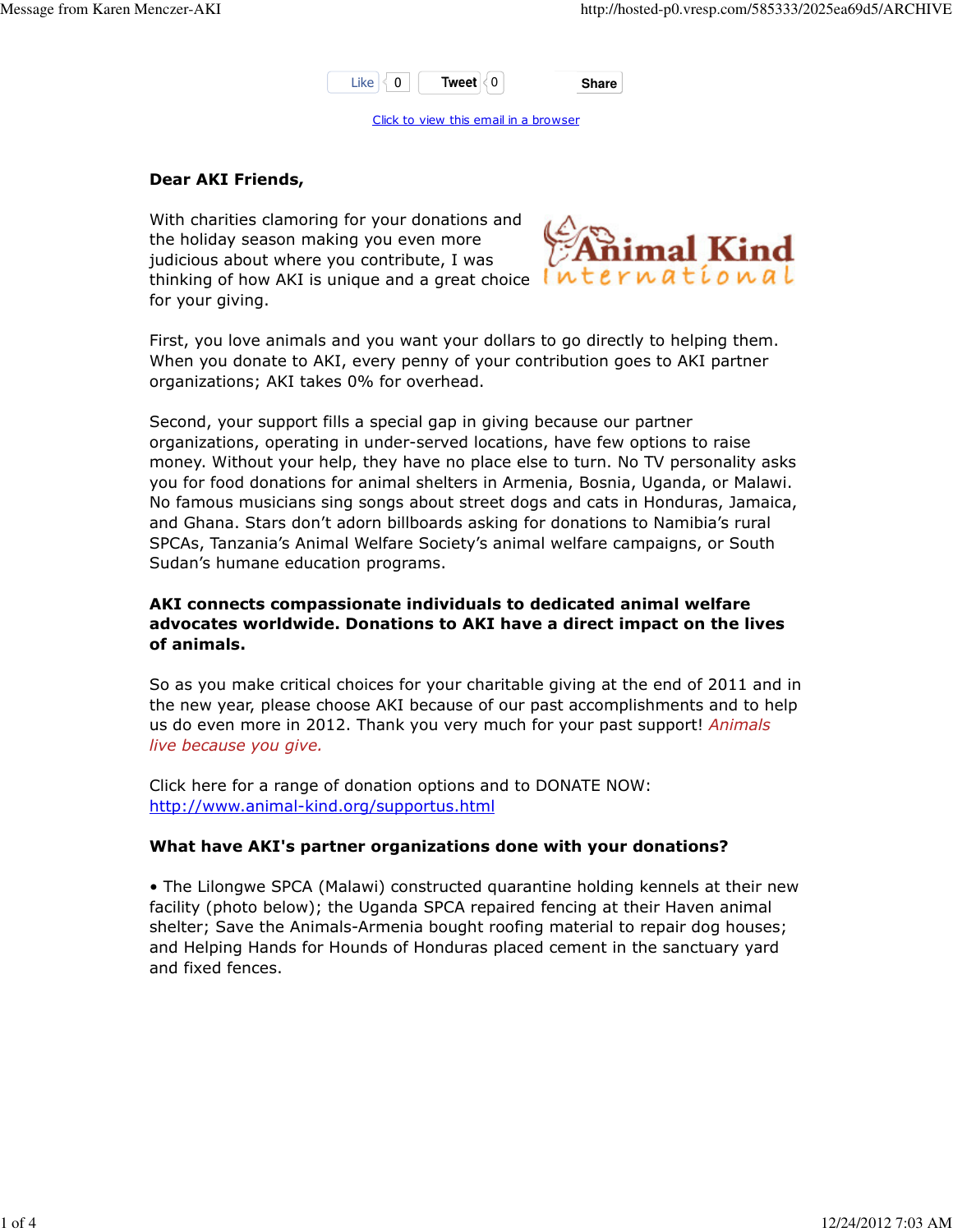

• Namibia rural SPCAs bought food, blankets, and other shelter supplies, and covered vet costs; Save the Animals-Armenia provided that extra bit of food for their dogs during bitterly cold winters; and Helping Hands for Hounds of Honduras bought food and medicines for the dogs and cats at their sanctuary.

• The Uganda SPCA sterilized dogs at an orphanage and at a rose farm in the Entebbe area; Helping Hands for Hounds of Honduras spayed/neutered 20 dogs and cats; the Lilongwe SPCA covered spay/neuter and other veterinary care for animals during their community vet clinics; and Tanzania Animal Welfare Society bought dog food and paid for rabies vaccinations during their community veterinary clinics.

• Kingston Community Animal Welfare bought food and vaccines and de-wormed and spayed/neutered street dogs and cats.

• Bosnia Animal Foundation bought vaccinations for puppies that saved them from contracting parvo and distemper, rampant among puppies in Sarajevo.

• The Uganda SPCA paid for an animal caretaker who provides intensive dog and cat care for animals needing special attention.

## Want to amplify your giving? Here are creative activities other AKI supporters have done to strengthen their link with our partner organizations:

• The Stop Injustice and Cruelty Club wrapped holiday gifts at a local store to raise money for Kingston Community Animal Welfare (photo below); as the SICC President said to us, "I know everyone in the club loves the pictures you send and feeling like we have a personal friendship with where we donate our money."



• Ali and Barclay visited Jamaica and brought medicine for Kingston Community Animal Welfare. Also, they are spreading the word among their friends raising additional money for Deborah's work with street dogs and cats.

• Beckie is raising money the Uganda SPCA with pledges for the Spartan Race (which includes flames, barbed wire, mud, and ice!!). She also plans to visit the USPCA early in 2012.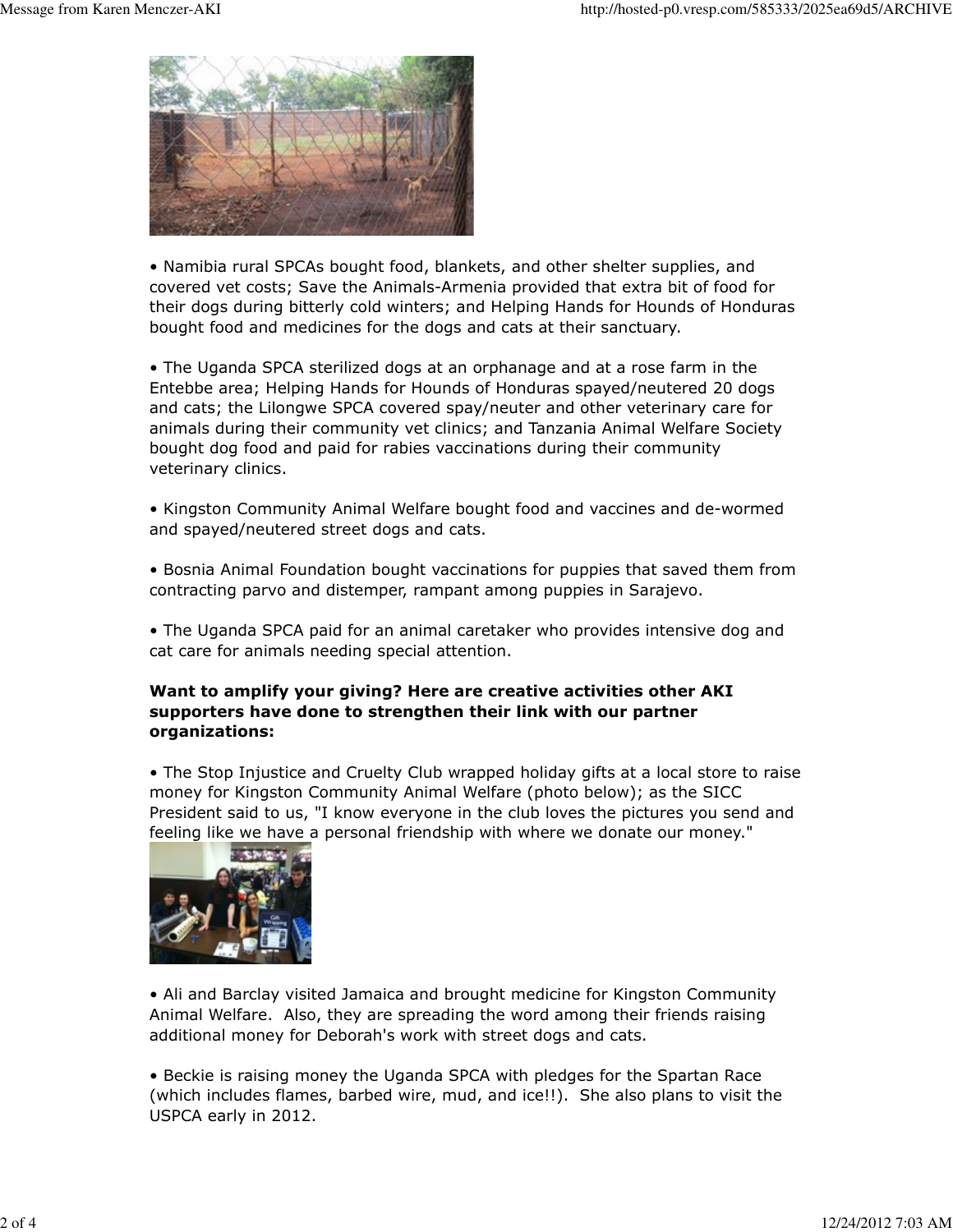• Nicole and Robyn hosted yard sales and donated the proceeds to AKI.

• Some donors sign up for monthly pledges so we know we can count on consistent funding for AKI partner organization projects.

• Volunteers help write proposals for our partner organizations, write articles and blogs about AKI, and help develop humane education material.

• Contributors use GoodSearch, GoodShop, and GoodDining so as they go about their daily lives they positively impact animals' lives.

### Want to target your giving? With AKI you can specify where your contributions will go:

• Myra designated her donations for Save the Animals-Armenia and has a front row seat as SA-A repairs the roofs of their dog houses (photo below).



• Camp Doglando is planning fundraisers so that some of the camp kids can visit Honduras, donate, and help out at Pilar's sanctuary.

• Sarah's support to Uganda SPCA covers one animal caretaker's salary and has repaired the shelter's fencing.

• John's support has spayed about 20 dogs at the Entebbe area orphanage and at the rose farm.

## Why should you donate to AKI?

If you care about animals, no matter where they live, your donations to AKI go a long way in improving the lives of animals and fill gaps in funding that no one else will fill. Please consider donating to AKI today. Read more about AKI here: http://www.animal-kind.org/

AKI & our partner organizations wish all of you the best in 2012, and with your help we will continue to do our best for the animals. Thank you very much for your continued support!

Karen Menczer, Director & the AKI Board